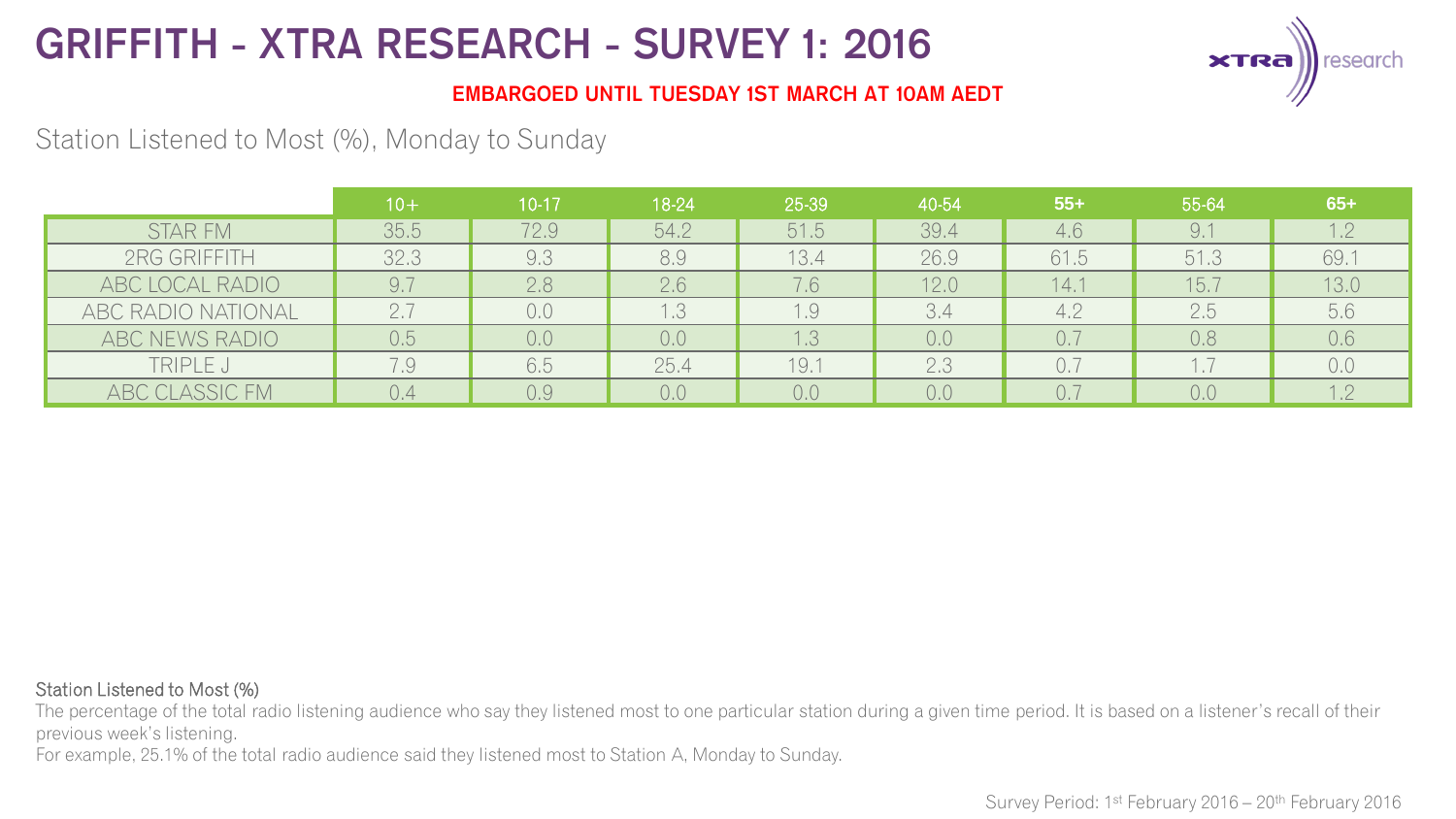

### EMBARGOED UNTIL TUESDAY 1ST MARCH AT 10AM AEDT

## Session Listened to Most (%)

|                    | <b>Breakfast</b> | Morning        | Afternoon | <b>Drive</b> | Evening<br>Mon-Fri 5.30am-9.00am Mon-Fri 9.00am-12.00pm Mon-Fri 12.00pm-4.00pm Mon-Fri 4.00pm-7.00pm Mon-Fri 7.00pm-12.00mn Sat-Sun 5.30am-12.00mn | Weekend |
|--------------------|------------------|----------------|-----------|--------------|----------------------------------------------------------------------------------------------------------------------------------------------------|---------|
| <b>STAR FM</b>     | 34.2             | 23.9           | 42.2      | 44.          | 23.7                                                                                                                                               | 33.6    |
| 2RG GRIFFITH       | 32.8             | 37.2           | 22.8      | 16.3         | 27.2                                                                                                                                               | 23.2    |
| ABC LOCAL RADIO    | 10.7             | 9.8            | 9.6       | 9.0          | 23.6                                                                                                                                               | 14.5    |
| ABC RADIO NATIONAL | 2.5              | 3,3            | 2.7       |              | 3,6                                                                                                                                                | 3.6     |
| ABC NEWS RADIO     | 0.4              | 0.2            | 0,0       | 0,0          |                                                                                                                                                    | 0.2     |
| TRIPLE J           |                  | Q <sub>2</sub> | 10.5      | 12.6         |                                                                                                                                                    | 10.2    |
| ABC CLASSIC FM     |                  |                |           |              | 0.9                                                                                                                                                | 0.6     |

#### Session Listened to Most (%)

The percentage of the total radio listening audience who say they listened most to one particular station during a given time period. It is based on a listener's recall of their previous week's listening.

For example, 25.1% of the total radio audience said they listened most to Station A, 5.30am-9.00am Monday to Friday.

Survey Period: 1st February 2016 – 20th February 2016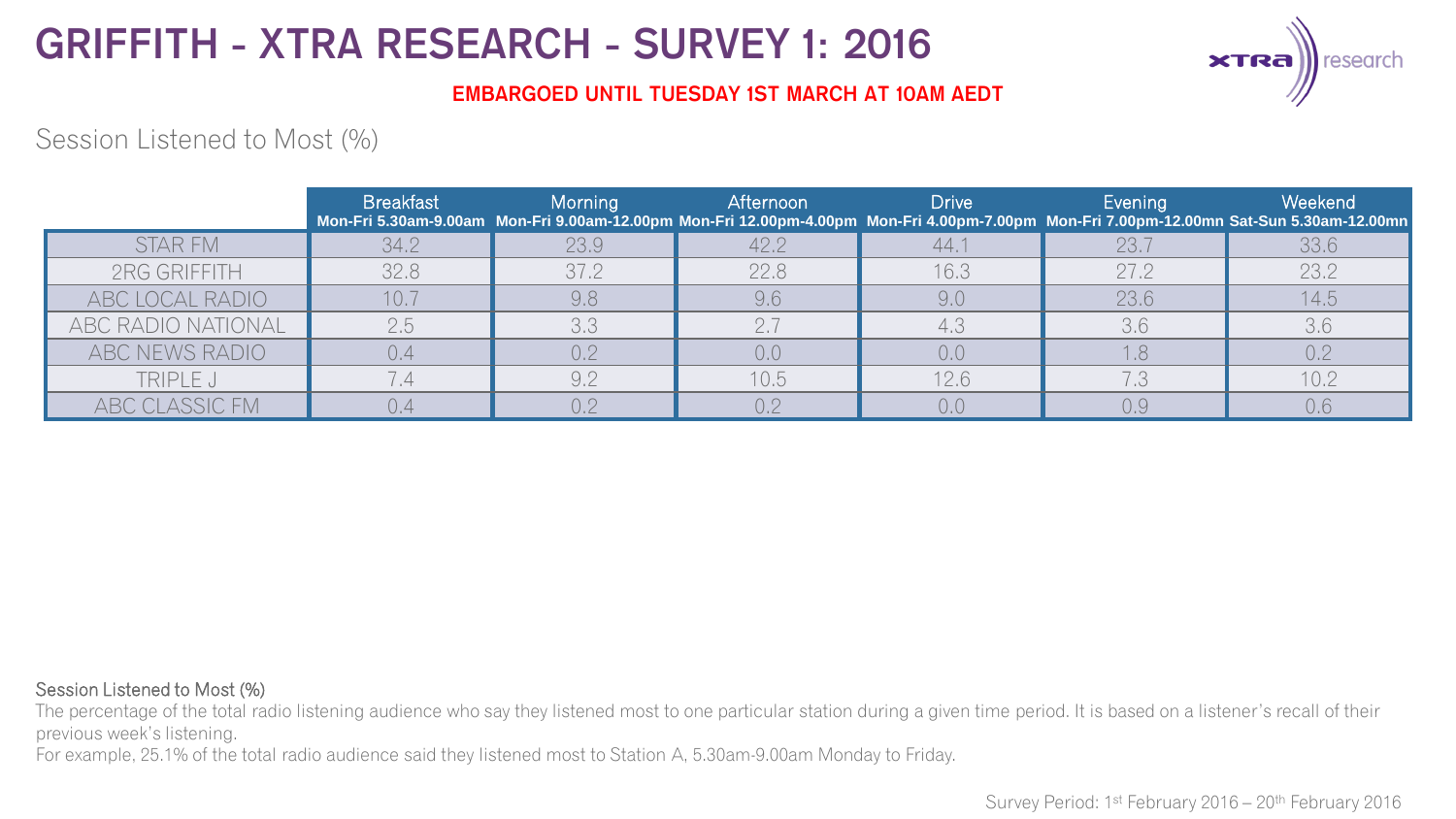

### EMBARGOED UNTIL TUESDAY 1ST MARCH AT 10AM AEDT

Cumulative Audience (00's) by Demographic, Mon-Sun 5.30am-12midnight

|                    | $10 +$ | 10-17 | 18-24 | 25-39 | 40-54 | 55-64 | $55+$ | $65+$ |
|--------------------|--------|-------|-------|-------|-------|-------|-------|-------|
| STAR FM            | 297    | 67    | 44    | 80    | 80    | 26    | 22    |       |
| 2RG GRIFFITH       | 272    |       |       | 29    |       | 157   | 59    | 98    |
| ABC LOCAL RADIO    | 113    |       |       |       |       | 62    |       | 34    |
| ABC RADIO NATIONAL | 36     |       |       |       | 10    | 19    |       |       |
| ABC NEWS RADIO     |        |       |       |       |       |       |       |       |
| TRIPLE J           | 85     |       | 25    | 35    | 10    |       |       |       |
| ABC CLASSIC FM     |        |       |       |       |       |       |       |       |

#### Cumulative Audience (00's)

The total number of different people who listen to a station for at least 8 minutes during any time period, based on a listener's recall of their previous week's listening. For example, Station A has 25,000 unique listeners between 5.30am-12.00mn Monday to Sunday.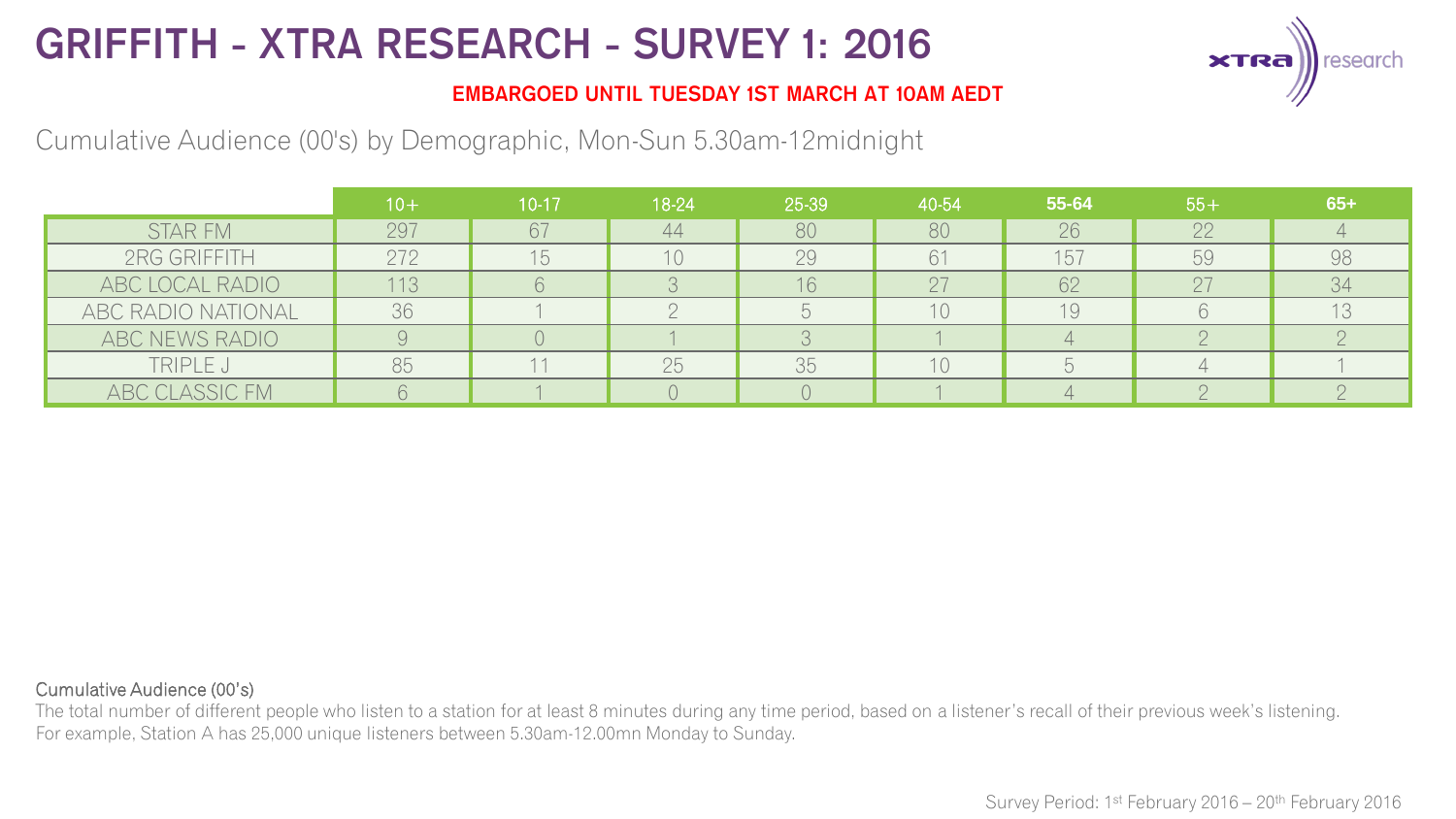

### EMBARGOED UNTIL TUESDAY 1ST MARCH AT 10AM AEDT

Cumulative Audience (00's) by Session, P10+ [Potential: 643]

|                    | <b>Breakfast</b> | Morning | Afternoon | <b>Drive</b> | Evening | Weekend<br>Mon-Fri 5.30am-9.00am Mon-Fri 9.00am-12.00pm Mon-Fri 12.00pm-4.00pm Mon-Fri 4.00pm-7.00pm Mon-Fri 7.00pm-12.00mn Sat-Sun 5.30am-12.00mn |
|--------------------|------------------|---------|-----------|--------------|---------|----------------------------------------------------------------------------------------------------------------------------------------------------|
| <b>STAR FM</b>     | 22.              |         |           | 165          |         |                                                                                                                                                    |
| 2RG GRIFFITH       | 225              | 160     | 103       |              | 29      | 127                                                                                                                                                |
| ABC LOCAL RADIO    | 84               |         |           | 36           | 26      |                                                                                                                                                    |
| ABC RADIO NATIONAL |                  |         |           |              |         | ററ                                                                                                                                                 |
| ABC NEWS RADIO     |                  |         |           |              |         |                                                                                                                                                    |
| TRIPLE J           |                  |         | 49        | 56           |         |                                                                                                                                                    |
| ABC CLASSIC FM     |                  |         |           |              |         |                                                                                                                                                    |

#### Cumulative Audience (00's)

The total number of different people who listen to a station for at least 8 minutes during any time period, based on a listener's recall of their previous week's listening. For example, Station A has 25,000 unique listeners between 5.30am-12.00mn Monday to Sunday.